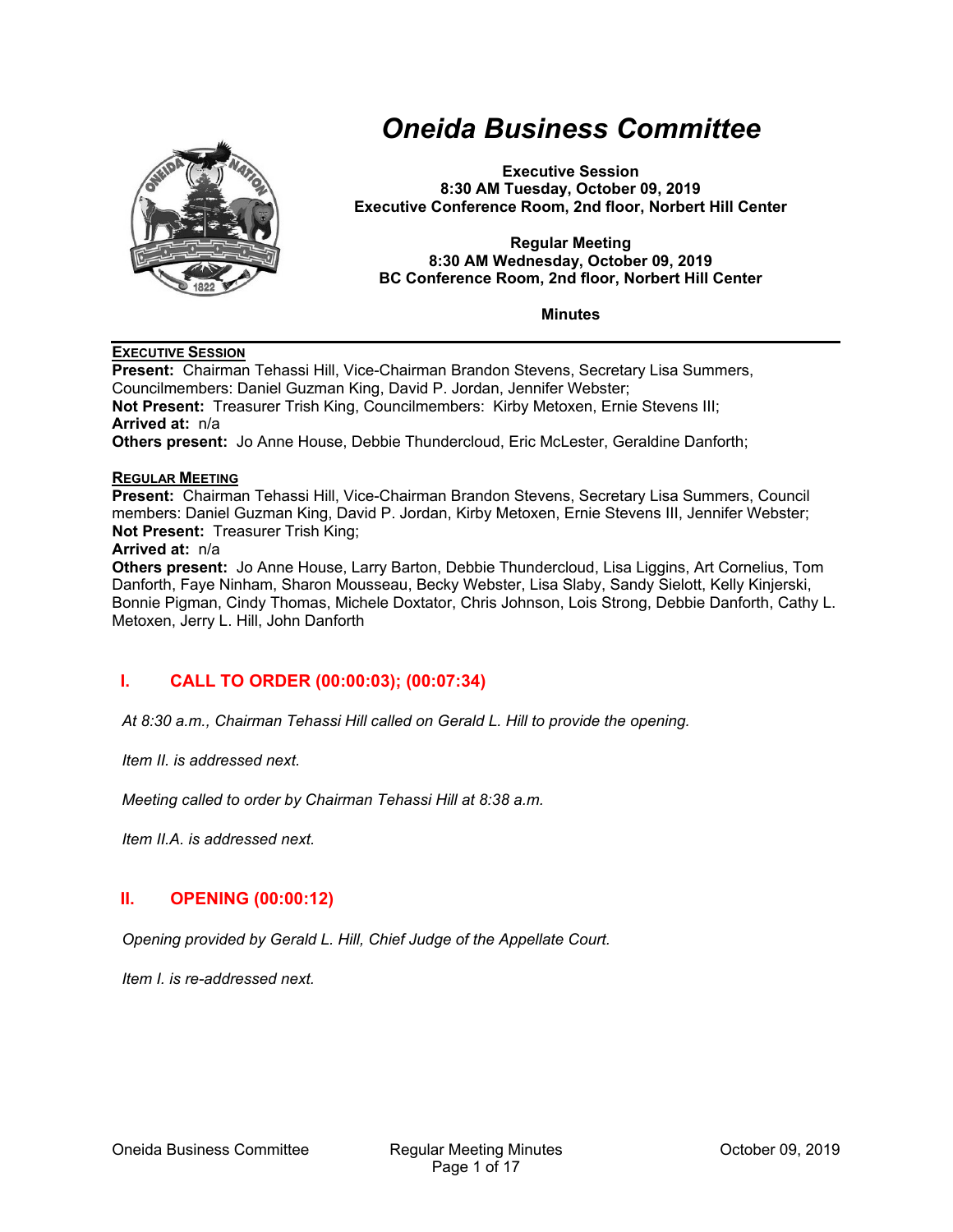#### **A. Special Recognition for Years of Service (00:07:41)**  Sponsor: Geraldine Danforth, Area Manager/Human Resources

*Special recognition by James Wildenberg of Terry Vanwychen 40 years of service; Special recognition by Tehassi Hill of Michele Doxtator for 35 years of service; Special recognition by Geraldine Danforth of Theresa Skenandore for 35 years of service; Special recognition by April Hill of Theresa Torrez for 35 years of service; Special recognition by Tamara VanSchyndel of C S. Hill for 35 years of service; Special recognition by Lisa Summers of Cheryl Skolaski for 35 years of service; Special recognition by Kathleen King of Victoria Jourdan for 30 years of service; Special recognition by Sharon Mousseau of Maxine Thomas for 30 years of service; Special recognition by Lucy Neville of Faye Ninham for 30 years of service; Special recognition by Yvette Peguero of Antoinette Osterberg for 30 years of service; Special recognition by Artley Skenandore of Cynthia Thomas for 30 years of service; Special recognition by Yvette Peguero of Sarah Williamson for 30 years of service; Special recognition by Lucy Neville of Barbara Kolitsch for 30 years of service; Special recognition by Lisa Slaby of Sandy Sieloff*  for 30 years of service; Special recognition by Jeffrey Prevost of Linda Duquaine for 25 years of *service; Special recognition by David P. Jordan of Leyne Orosco for 25 years of service; Special recognition by Artley Skenandore of Roy Redhail (not present) for 25 years of service; Special recognition of the following individuals who could not be present: Shirley Schuyler for 40 years of service; Henrietta Cornelius for 40 years of service; Calvin Cornelius for 30 years of service; Mary Metoxen for 30 years of service; Tina Jourdan for 30 years of service; Michael Metoxen for 30 years of service; Carol Silva for 25 years of service;* 

#### **B. Special Recognition of Lee Gordon "Gordy" McLester (00:50:17)**  Sponsor: Melinda J. Danforth, Director/Intergovernmental Affairs

*Special recognition by Bobbi Webster of Lee Gordon "Gordy" McLester for his service and dedication to the Oneida Nation. Additional recognitons by Eric McLester and Bishop Matt Gunter of the Diocese of Fond du lac. Speech by Mr. McLester. Honor song from Brian Doxtator. Additional recongition by Louise Cornelius, Gaming General Manager. Eagle feather and Code Talker memorial coin presentation by the Oneida Veterans Affairs Committee and VFW Post 7784, introduced by John Breuninger.* 

*Chairman Tehassi Hill called for a five (5) minute recess at 10:11 a.m.* 

*Meeting called to order by Chairman Tehassi Hill at 10:21 a.m.* 

#### *Roll call for the record:*

*Present: Chairman Tehassi Hill; Councilman David P. Jordan; Councilman Kirby Metoxen; Vice-Chairman Brandon Stevens; Councilman Ernie Stevens III; Secretary Lisa Summers; Not Present: Councilman Daniel Guzman King; Treasurer Trish King; Councilwoman Jennifer Webster;*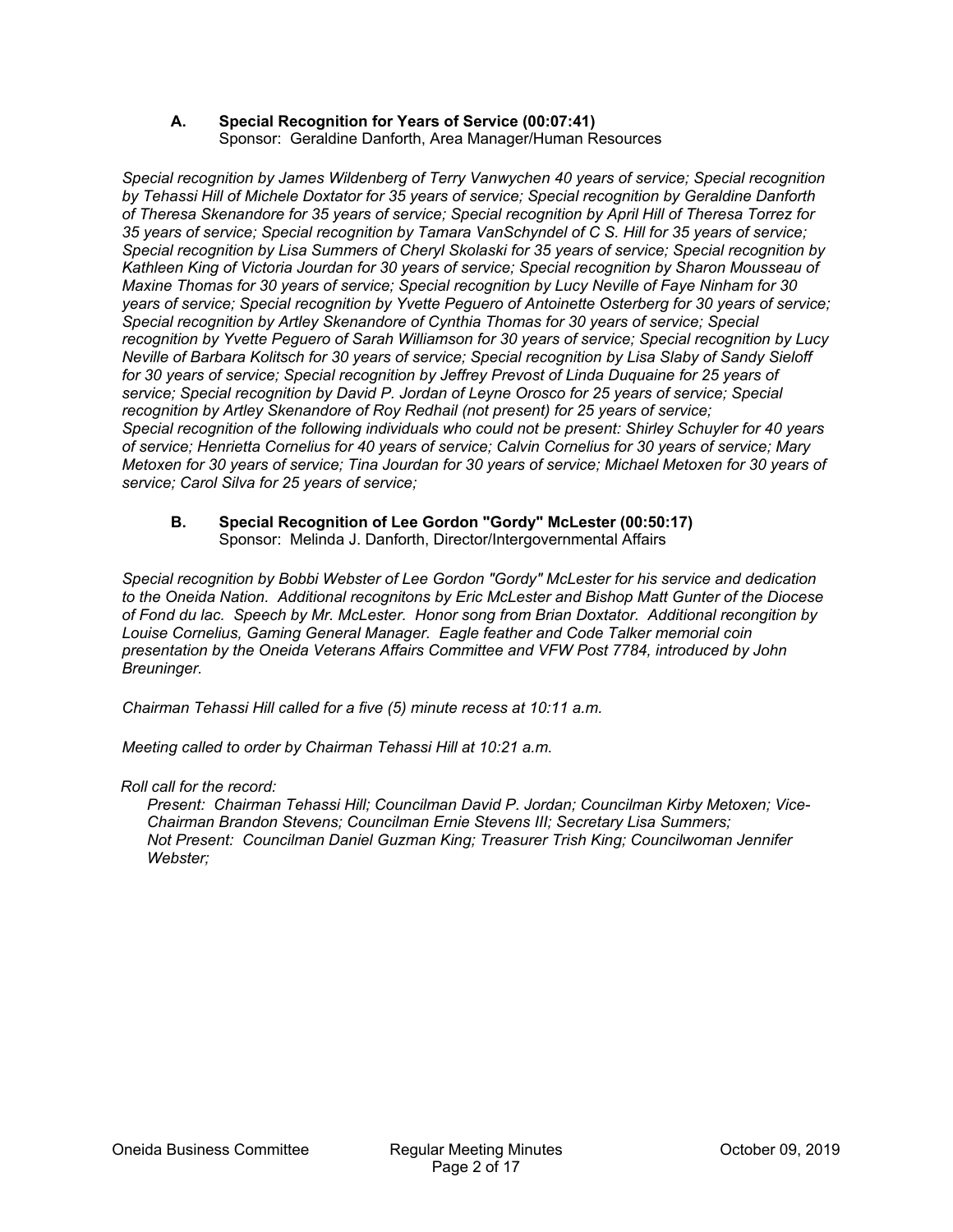## **III. ADOPT THE AGENDA (00:41:58)**

Motion by David P. Jordan to adopt the agenda with one (1) noted change [under item VIII.A.1., correct date from "October 2" to "September 18"], seconded by Lisa Summers. Motion carried:

 Ayes: David P. Jordan, Kirby Metoxen, Brandon Stevens, Ernie Stevens III, Lisa Summers Not Present: Daniel Guzman King, Trish King, Jennifer Webster

## **IV. OATH OF OFFICE (01:42:39)**

*Oaths of office adminstered by Secretary Lisa Summers. Waehiahoweh Maracle (via telephone), Stacy Prevost, Brandon Davis, and Dustin Muenster were present.* 

*Councilman Daniel Guzman King returned at 10:23 a.m.* 

*Councilwoman Jennifer Webster returned at 10:23 a.m.* 

- **A. Oneida Community Library Board Waehiahoweh Maracle**  Sponsor: Lisa Summers, Secretary
- **B. Public Safety Pension Board Stacy Prevost**  Sponsor: Sandra Reveles, Chair/Oneida Police Commission
- **C. Oneida Police Department Brandon Davis and Dustin Muenster**  Sponsor: Sandra Reveles, Chair/Oneida Police Commission

### **V. MINUTES**

**A. Approve the September 25, 2019, regular Business Committee meeting minutes (01:49:18)**  Sponsor: Lisa Summers, Secretary

Motion by Jennifer Webster to approve the September 25, 2019, regular Business Committee meeting minutes, seconded by Kirby Metoxen. Motion carried:

 Ayes: Daniel Guzman King, David P. Jordan, Kirby Metoxen, Brandon Stevens, Ernie Stevens III, Lisa Summers, Jennifer Webster Not Present: Trish King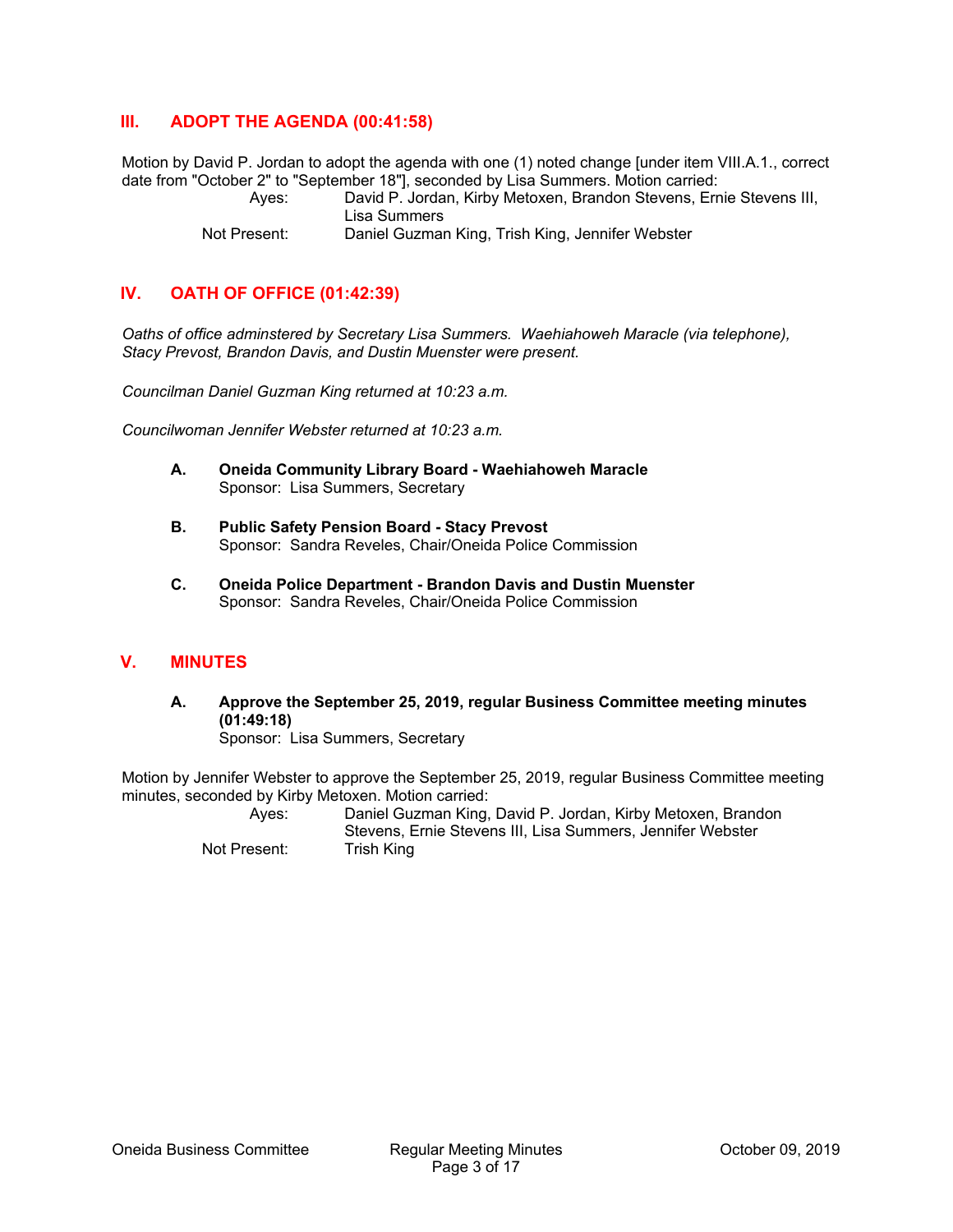## **VI. RESOLUTIONS**

**A. Consider resolution entitled Approval of Use of Economic Development, Diversification and Community Development Fund for ED19-017 Food Innovation Center - Business Plan (01:49:45)**  Sponsor: Debbie Thundercloud, General Manager

Motion by Jennifer Webster to accept the recommendation in the memorandum dated Septebmer 11, 2019, and to adopt resolution 10-09-19-A Approval of Use of Economic Development, Diversification and Community Development Fund for ED19-017 Food Innovation Center - Business Plan, seconded by Lisa Summers. Motion carried:

| Aves:        | Daniel Guzman King, David P. Jordan, Kirby Metoxen, Brandon |
|--------------|-------------------------------------------------------------|
|              | Stevens. Ernie Stevens III. Lisa Summers. Jennifer Webster  |
| Not Present: | Trish King                                                  |

**B. Consider resolution entitled Approval of Use of Economic Development, Diversification and Community Development Fund for ED19-019 SRS Strategic Acquisition – Loan Request (01:51:00)**  Sponsor: Debbie Thundercloud, General Manager

Motion by Lisa Summers to accept the recommendation in the memorandum dated September 13, 2019, and to adopt resolution 10-09-19-B Approval of Use of Economic Development, Diversification and Community Development Fund for ED19-019 SRS Strategic Acquisition – Loan Request, seconded by Ernie Stevens III. Motion carried:

| Aves:        | Daniel Guzman King, David P. Jordan, Kirby Metoxen, Brandon |
|--------------|-------------------------------------------------------------|
|              | Stevens, Ernie Stevens III, Lisa Summers, Jennifer Webster  |
| Not Present: | Trish King                                                  |

**C. Consider resolution entitled Approval of Use of Economic Development, Diversification and Community Development Fund for ED19-021 OESCG – Seven Generations Corporation Loan Request (01:51:56)**  Sponsor: Debbie Thundercloud, General Manager

Motion by Jennifer Webster to accept the recommendation in the memorandum dated September 25, 2019, and to adopt resolution 10-09-19-C Approval of Use of Economic Development, Diversification and Community Development Fund for ED19-021 OESCG – Seven Generations Corporation Loan Request, seconded by Ernie Stevens III. Motion carried:

 Ayes: Daniel Guzman King, David P. Jordan, Kirby Metoxen, Brandon Stevens, Ernie Stevens III, Lisa Summers, Jennifer Webster Not Present: Trish King

**D. Adopt resolution entitled Appointment of Councilwoman Jennifer Webster to the Center for Medicare & Medicaid Services Tribal Technical Advisory Group (01:52:59)** 

Sponsor: Melinda J. Danforth, Director/Intergovernmental Affairs

Motion by David P. Jordan to adopt resolution 10-09-19-D Appointment of Councilwoman Jennifer Webster to the Center for Medicare & Medicaid Services Tribal Technical Advisory Group, seconded by Brandon Stevens. Motion carried:

 Ayes: Daniel Guzman King, David P. Jordan, Kirby Metoxen, Brandon Stevens, Ernie Stevens III, Lisa Summers, Jennifer Webster Not Present: Trish King

Oneida Business Committee Regular Meeting Minutes October 09, 2019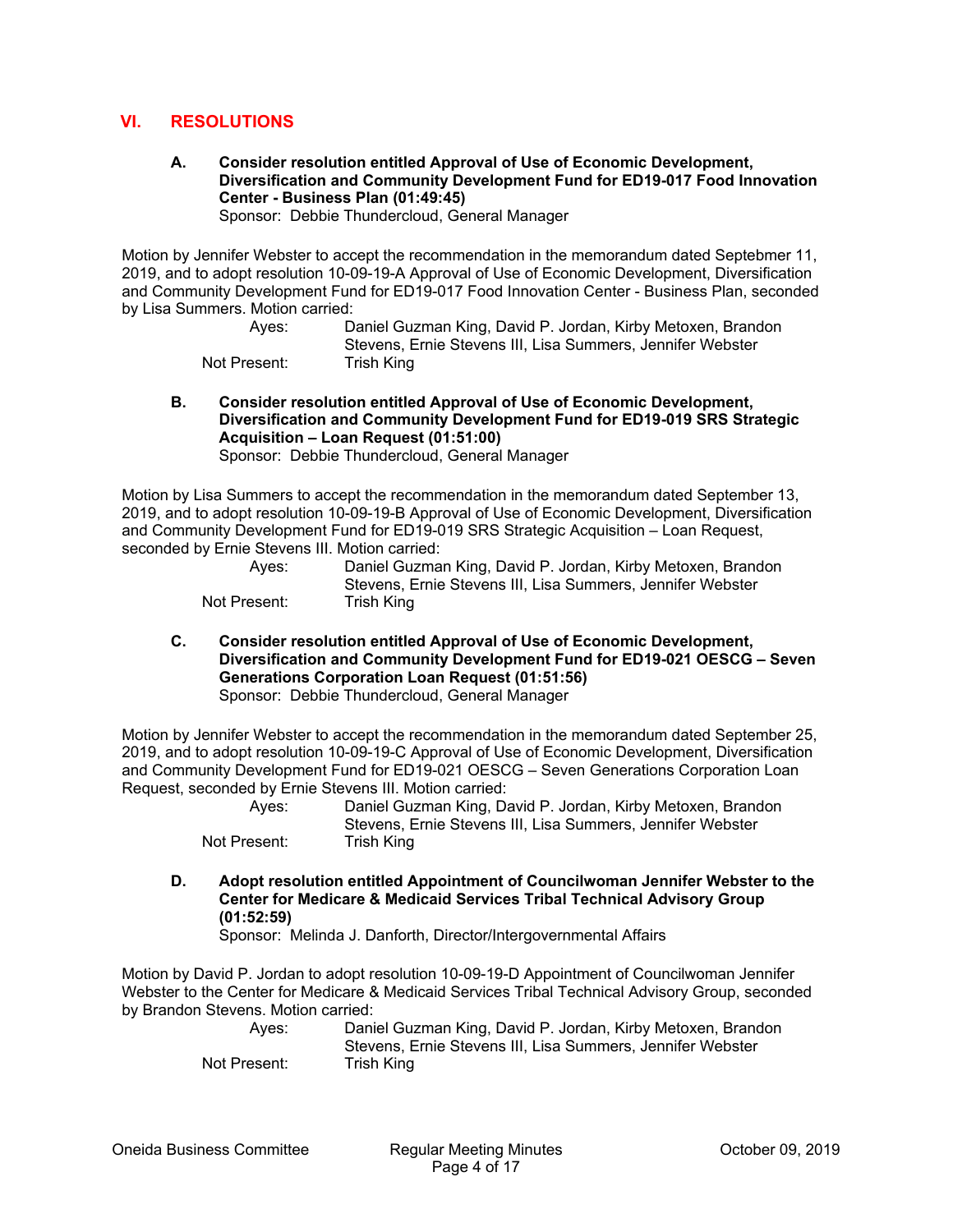**E. Adopt resolution entitled Appointing Delegates to the National Congress of American Indians (01:53:56)**  Sponsor: Melinda J. Danforth, Director/Intergovernmental Affairs

Motion by Lisa Summers to adopt resolution 10-09-19-E Appointing Delegates to the National Congress of American Indians, seconded by Brandon Stevens. Motion carried:

 Ayes: Daniel Guzman King, David P. Jordan, Kirby Metoxen, Brandon Stevens, Ernie Stevens III, Lisa Summers, Jennifer Webster Not Present: Trish King

## **VII. APPOINTMENTS**

**A. Determine next steps regarding three (3) vacancies - Oneida Election Board (01:54:22)** 

Sponsor: Lisa Summers, Secretary

Motion by Brandon Stevens to appoint Racquel Hill, Patricia Moore, Lisa Huff to the Oneida Election Board, seconded by David P. Jordan. Motion carried:

| Aves:        | Daniel Guzman King, David P. Jordan, Kirby Metoxen, Brandon |
|--------------|-------------------------------------------------------------|
|              | Stevens. Ernie Stevens III. Lisa Summers. Jennifer Webster  |
| Not Present: | Trish Kina                                                  |

**B. Determine next steps regarding two (2) vacancies - Oneida Pow-wow Committee (01:54:55)** 

Sponsor: Lisa Summers, Secretary

Motion by Lisa Summers to defer this item to the December 11, 2019, regular Business Committee meeting, noting the General Manager will have a transition plan submitted to the Business Committee by this date, as previously directed, seconded by Kirby Metoxen. Motion carried:

 Ayes: Daniel Guzman King, David P. Jordan, Kirby Metoxen, Brandon Stevens, Ernie Stevens III, Lisa Summers, Jennifer Webster Not Present: Trish King

**C. Determine next steps regarding one (1) vacancy - Oneida Personnel Commission (01:55:45)** 

Sponsor: Lisa Summers, Secretary

Motion by Jennifer Webster to appoint Renee Zakhar to the Oneida Personnel Commission, seconded by Lisa Summers. Motion carried:

| Aves:        | Daniel Guzman King, David P. Jordan, Kirby Metoxen, Brandon |
|--------------|-------------------------------------------------------------|
|              | Stevens, Ernie Stevens III, Lisa Summers, Jennifer Webster  |
| Not Present: | Trish King                                                  |

**D. Determine next steps regarding five (5) Pro Tem vacancies - Oneida Personnel Commission (01:56:12)** 

Sponsor: Lisa Summers, Secretary

Motion by Brandon Stevens to appoint Matthew W. Denny and Gerald DeCoteau to the Oneida Personnel Commission [as Pro Tem members] and to re-post the remaining vacancies, seconded by David P. Jordan. Motion carried:

| Aves:        | Daniel Guzman King, David P. Jordan, Kirby Metoxen, Brandon |
|--------------|-------------------------------------------------------------|
|              | Stevens. Ernie Stevens III. Lisa Summers. Jennifer Webster  |
| Not Present: | Trish King                                                  |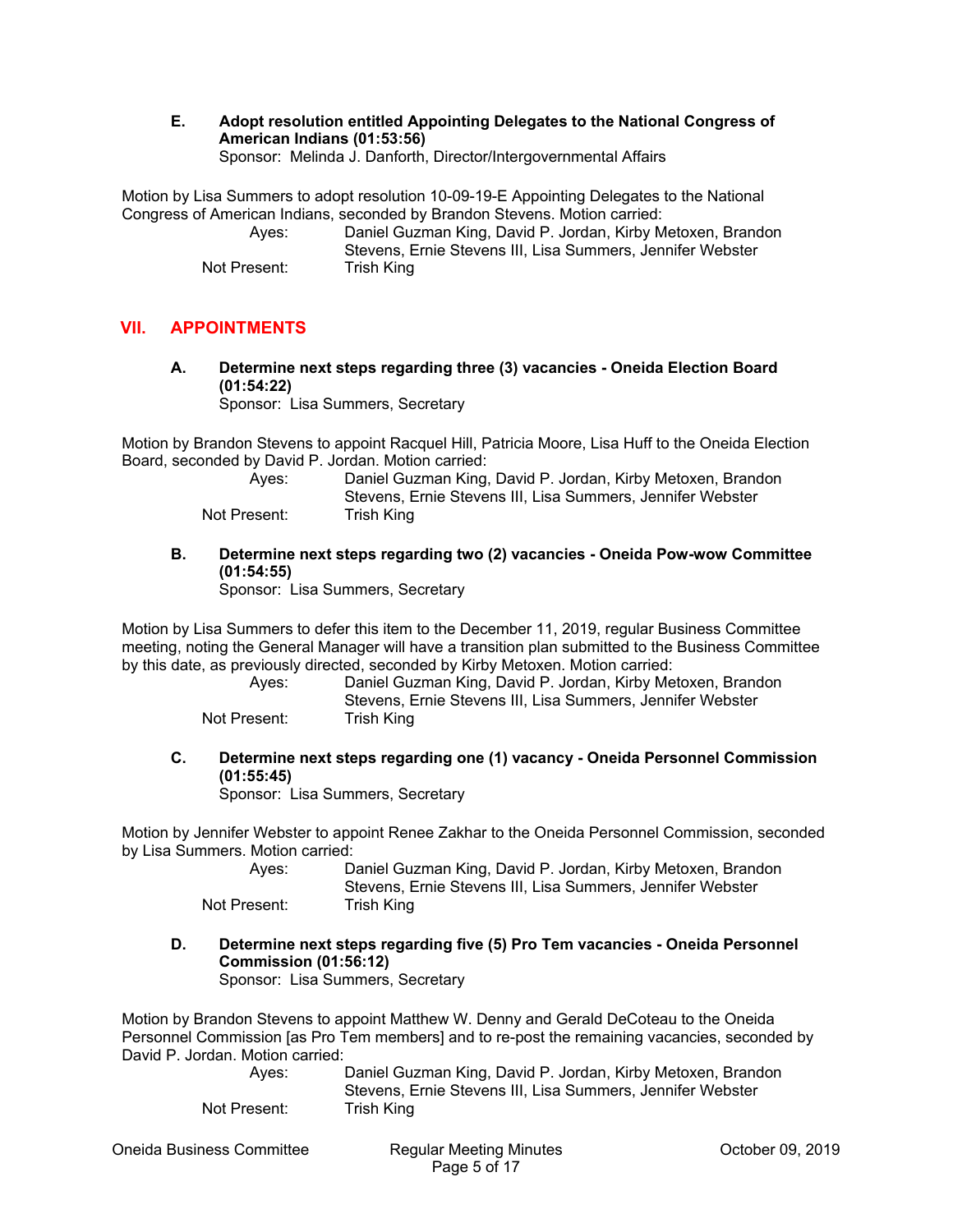### **VIII. STANDING COMMITTEES**

#### **A. LEGISLATIVE OPERATING COMMITTEE**

**1. Accept the September 18, 2019 regular Legislative Operating Committee meeting minutes (01:56:48)** 

Sponsor: David P. Jordan, Councilman

Motion by Jennifer Webster to accept the September 18, 2019 regular Legislative Operating Committee meeting minutes, seconded by Lisa Summers. Motion carried:

 Ayes: Daniel Guzman King, David P. Jordan, Kirby Metoxen, Brandon Stevens, Ernie Stevens III, Lisa Summers, Jennifer Webster Not Present: Trish King

**2. Adopt resolution entitled Curfew Law (01:57:10)**  Sponsor: David P. Jordan, Councilman

Motion by Brandon Stevens to adopt resolution 10-09-19-F Curfew Law - TAyethinAtshawA·late? Kayanl∧sla?, with one (1) change [in line 1, include the Oneida name of the law, T∧yethin∧tshaw∧·late?

|              | Kayanlísla?], seconded by Daniel Guzman King. Motion carried: |
|--------------|---------------------------------------------------------------|
| Aves:        | Daniel Guzman King, David P. Jordan, Kirby Metoxen, Brandon   |
|              | Stevens, Ernie Stevens III, Lisa Summers, Jennifer Webster    |
| Not Present: | Trish King                                                    |

**3. Adopt resolution entitled Curfew Law Penalty and Fine Schedule (02:03:05)**  Sponsor: David P. Jordan, Councilman

Motion by Jennifer Webster to adopt resolution 10-09-19-G Curfew Law Penalty and Fine Schedule, with one (1) change [in line 12, include the appropriate resolution number], seconded by Brandon Stevens. Motion carried:

 Ayes: Daniel Guzman King, David P. Jordan, Kirby Metoxen, Brandon Stevens, Ernie Stevens III, Lisa Summers, Jennifer Webster Not Present: Trish King

**4. Approve the Oneida Gaming Commission bylaws amendments (02:03:54)**  Sponsor: David P. Jordan, Councilman

Motion by Brandon Stevens to approve the Oneida Gaming Commission bylaws amendments, seconded by Kirby Metoxen. Motion carried:

| Aves:        | Daniel Guzman King, David P. Jordan, Kirby Metoxen, Brandon<br>Stevens, Ernie Stevens III, Lisa Summers, Jennifer Webster |
|--------------|---------------------------------------------------------------------------------------------------------------------------|
| Not Present: | Trish King                                                                                                                |

**5. Approve the Oneida Nation Arts Board bylaws amendments (02:14:51)**  Sponsor: David P. Jordan, Councilman

Motion by Brandon Stevens to approve the Oneida Nation Arts Board bylaws amendments, seconded by Daniel Guzman King. Motion carried:

 Ayes: Daniel Guzman King, David P. Jordan, Kirby Metoxen, Brandon Stevens, Ernie Stevens III, Lisa Summers, Jennifer Webster Not Present: Trish King

Oneida Business Committee Regular Meeting Minutes October 09, 2019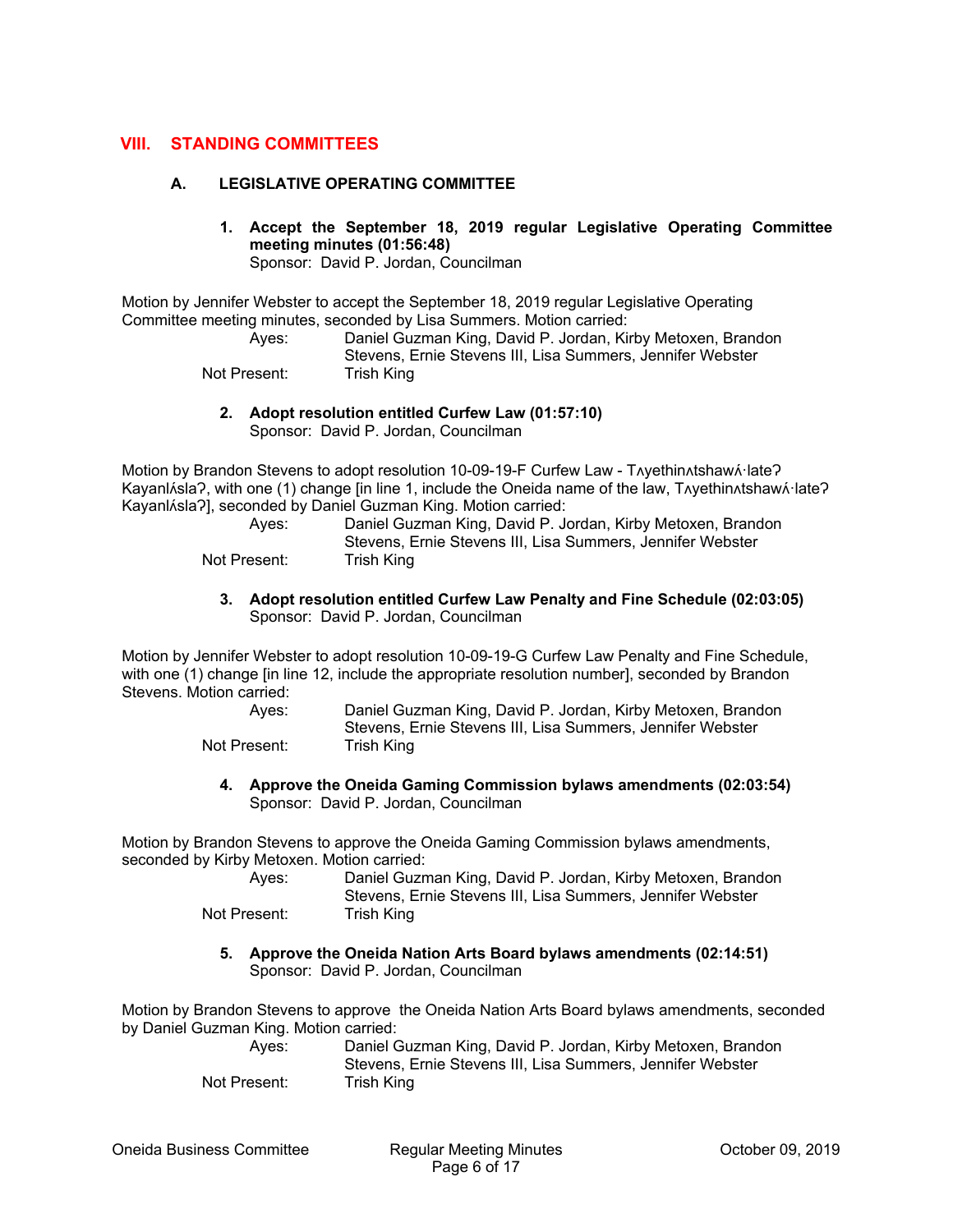**6. Approve the Oneida Nation Commission on Aging bylaws amendments (02:16:42)** 

Sponsor: David P. Jordan, Councilman

*Councilman Ernie Stevens III left at 10:57 a.m.* 

*Councilman Ernie Stevens III returned at 11:04 a.m.* 

Motion by David P. Jordan to approve the Oneida Nation Commission on Aging bylaws amendments, with two (2) changes [1) replace lines 130-137 with the suggested language provided by Chief Counsel regarding mandatory trainings; and 2) delete lines 179-185], seconded by Lisa Summers. Motion carried:

 Ayes: Daniel Guzman King, David P. Jordan, Kirby Metoxen, Brandon Stevens, Ernie Stevens III, Lisa Summers, Jennifer Webster Not Present: Trish King

**7. Approve the Pardon and Forgiveness Screening Committee bylaws amendments (02:53:39)**  Sponsor: David P. Jordan, Councilman

Motion by Lisa Summers to approve the Pardon and Forgiveness Screening Committee bylaws amendments, seconded by Jennifer Webster. Motion carried:

| Aves:        | Daniel Guzman King, David P. Jordan, Kirby Metoxen, Brandon |
|--------------|-------------------------------------------------------------|
|              | Stevens. Ernie Stevens III. Lisa Summers. Jennifer Webster  |
| Not Present: | Trish King                                                  |

**8. Approve the Southeastern Oneida Tribal Services Advisory Board bylaws amendments (02:54:54)** 

Sponsor: David P. Jordan, Councilman

Motion by Brandon Stevens to approve the Southeastern Oneida Tribal Services Advisory Board bylaws amendments, seconded by Jennifer Webster. Motion carried:

| Aves:        | Daniel Guzman King, David P. Jordan, Kirby Metoxen, Brandon |
|--------------|-------------------------------------------------------------|
|              | Stevens. Ernie Stevens III. Lisa Summers. Jennifer Webster  |
| Not Present: | Trish King                                                  |

**9. Approve the Oneida Nation School Board bylaws (02:55:18)**  Sponsor: David P. Jordan, Councilman

Motion by Brandon Stevens to approve the Oneida Nation School Board bylaws, seconded by Ernie Stevens III. Motion withdrawn.

Motion by Jennifer Webster to defer the Oneida Nation School Board bylaws to the November 26, 2019, regular Business Committee meeting agenda, seconded by Kirby Metoxen. Motion carried: Ayes: Daniel Guzman King, David P. Jordan, Kirby Metoxen, Brandon Stevens, Ernie Stevens III, Lisa Summers, Jennifer Webster Not Present: Trish King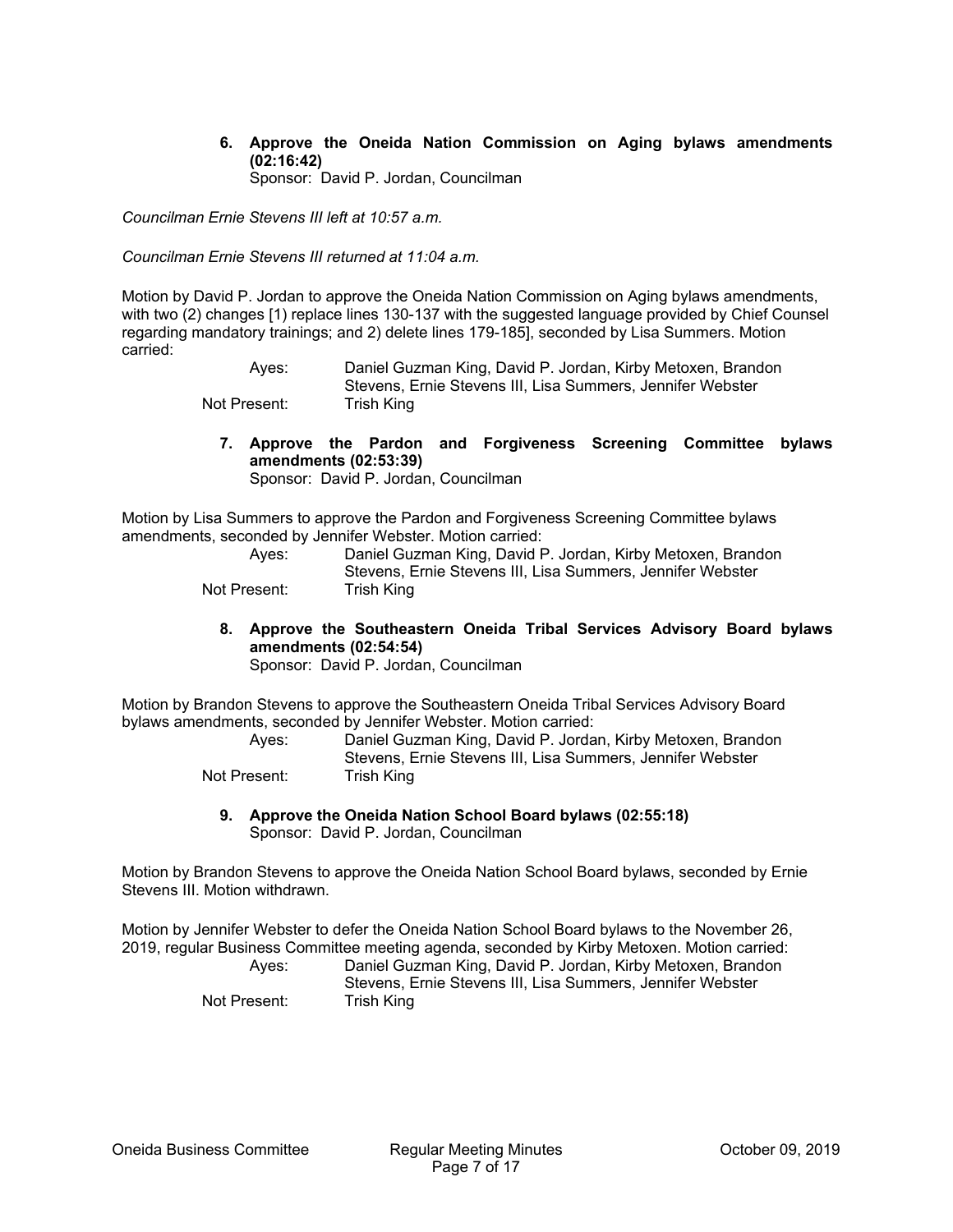#### **10. Approve the Oneida Land Commission bylaws amendments (03:09:51)**  Sponsor: David P. Jordan, Councilman

Motion by Lisa Summers to approve the Oneida Land Commission bylaws amendments, with three (3) changes [1) in line 57, insert "approved the Commission" after "recomendations"; 2) in the sub-section starting on line 65, include additional language to include employees of departments associated with section 1-3. of the bylaws; and 3) in the sub-section starting on line 65, include additional language to include independent contractors for departments associated with section 1-3. of the bylaws], seconded by Kirby Metoxen. Motion carried:

| Aves:        | Daniel Guzman King, David P. Jordan, Kirby Metoxen, Brandon<br>Stevens. Ernie Stevens III. Lisa Summers. Jennifer Webster |
|--------------|---------------------------------------------------------------------------------------------------------------------------|
|              |                                                                                                                           |
| Not Present: | Trish King                                                                                                                |

Motion by Ernie Stevens III that the qualifications in the amended Oneida Land Commission bylaws be applied perspectively, in order to allow current members to complete their terms, seconded by Lisa Summers. Motion carried:

| Aves:        | Daniel Guzman King, David P. Jordan, Kirby Metoxen, Brandon |
|--------------|-------------------------------------------------------------|
|              | Stevens, Ernie Stevens III, Lisa Summers, Jennifer Webster  |
| Not Present: | Trish King                                                  |

Motion by Lisa Summers to recess at 12:05 p.m. until 1:30 p.m., seconded by Ernie Stevens III. Motion carried:

| Aves:        | Daniel Guzman King, David P. Jordan, Kirby Metoxen, Brandon |
|--------------|-------------------------------------------------------------|
|              | Stevens. Ernie Stevens III. Lisa Summers. Jennifer Webster  |
| Not Present: | Trish King                                                  |

*Meeting called to order by Chairman Tehassi Hill at 1:32 p.m.* 

*Roll call for the record:* 

*Present: Chairman Tehassi Hill; Councilman Daniel Guzman King; Councilman David P. Jordan; Councilman Kirby Metoxen; Vice-Chairman Brandon Stevens; Councilman Ernie Stevens III; Secretary Lisa Summers; Councilwoman Jennifer Webster; Not Present: Treasurer Trish King;* 

## **IX. TRAVEL REPORTS**

**A. Approve the travel report - Councilwoman Jennifer Webster - Tribal Self Governance Advisory Committee meeting - Washington DC - January 22-25, 2019 (03:26:20)** 

Sponsor: Jennifer Webster, Councilwoman

Motion by Brandon Stevens to approve the travel report from Councilwoman Jennifer Webster for the Tribal Self Governance Advisory Committee meeting in Washington DC - January 22-25, 2019, seconded by Kirby Metoxen. Motion carried:

| Aves:        | Daniel Guzman King, David P. Jordan, Kirby Metoxen, Brandon |
|--------------|-------------------------------------------------------------|
|              | Stevens, Ernie Stevens III, Lisa Summers, Jennifer Webster  |
| Not Present: | Trish King                                                  |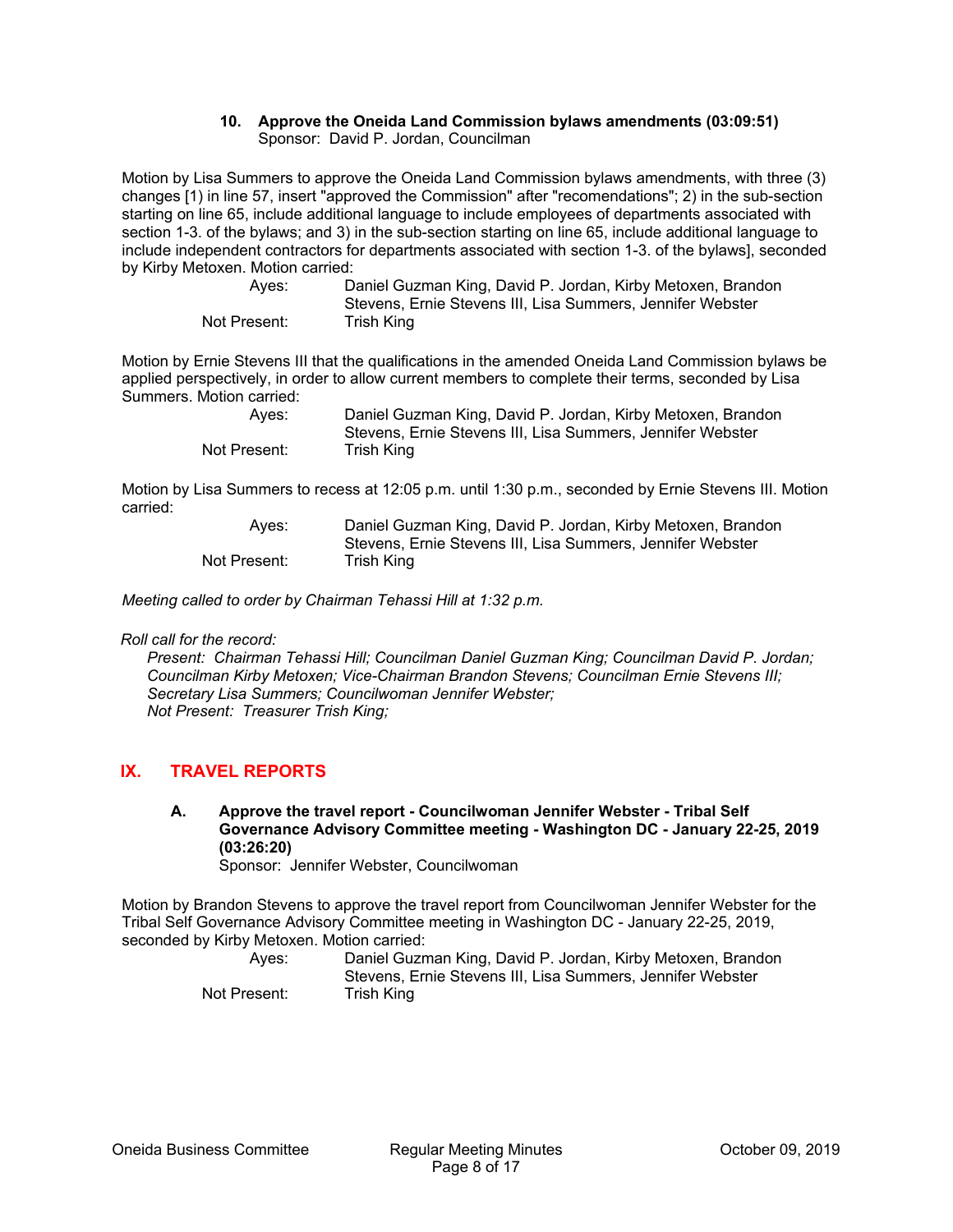**B. Approve the travel report - Councilwoman Jennifer Webster - Tribal Self Governance Advisory Committee meeting - Washington DC - April 23-25, 2019 (03:27:13)** 

Sponsor: Jennifer Webster, Councilwoman

Motion by Lisa Summers to approve the travel report from Councilwoman Jennifer Webster for the Tribal Self Governance Advisory Committee meeting in Washington DC - April 23-25, 2019, seconded by Brandon Stevens. Motion carried:

| Aves:        | Daniel Guzman King, David P. Jordan, Kirby Metoxen, Brandon |
|--------------|-------------------------------------------------------------|
|              | Stevens, Ernie Stevens III, Lisa Summers, Jennifer Webster  |
| Not Present: | Trish King                                                  |

**C. Approve the travel report - Councilman Kirby Metoxen - American Indian Tourism Conference - Tulsa, OK - September 15-19, 2019 (03:27:42)**  Sponsor: Kirby Metoxen, Councilman

Motion by David P. Jordan to approve the travel report from Councilman Kirby Metoxen for the American Indian Tourism Conference in Tulsa, OK - September 15-19, 2019, seconded by Jennifer Webster. Motion carried:

| Aves:        | Daniel Guzman King, David P. Jordan, Brandon Stevens, Ernie |
|--------------|-------------------------------------------------------------|
|              | Stevens III. Lisa Summers. Jennifer Webster                 |
| Abstained:   | Kirby Metoxen                                               |
| Not Present: | Trish King                                                  |

**D. Approve the travel report - Treasurer Trish King - Treasury Tribal Advisory Committee meeting & Souteastern Oneida Tribal Services meeting - Washington DC - September 17-18, 2019 (03:28:52)**  Sponsor: Trish King, Treasurer

Motion by Jennifer Webster to approve the travel report from Treasurer Trish King for the Treasury Tribal Advisory Committee meeting & Souteastern Oneida Tribal Services meeting in Washington DC - September 17-18, 2019, seconded by Ernie Stevens III. Motion carried:

 Ayes: Daniel Guzman King, David P. Jordan, Kirby Metoxen, Brandon Stevens, Ernie Stevens III, Lisa Summers, Jennifer Webster Not Present: Trish King

## **X. TRAVEL REQUESTS**

**A. Approve the travel request - Secretary Lisa Summers - 8th Annual Partners in Action Conference - St. Paul, MN - November 4-7, 2019 (03:29:53)**  Sponsor: Lisa Summers, Secretary

Motion by David P. Jordan to approve the travel request for Secretary Lisa Summers and up to two (2) additional Business Committee members to attend the 8th Annual Partners in Action Conference in St. Paul, MN - November 4-7, 2019, seconded by Kirby Metoxen. Motion carried:

| Aves:        | Daniel Guzman King, David P. Jordan, Kirby Metoxen, Brandon<br>Stevens. Ernie Stevens III. Lisa Summers. Jennifer Webster |
|--------------|---------------------------------------------------------------------------------------------------------------------------|
| Not Present: | Trish King                                                                                                                |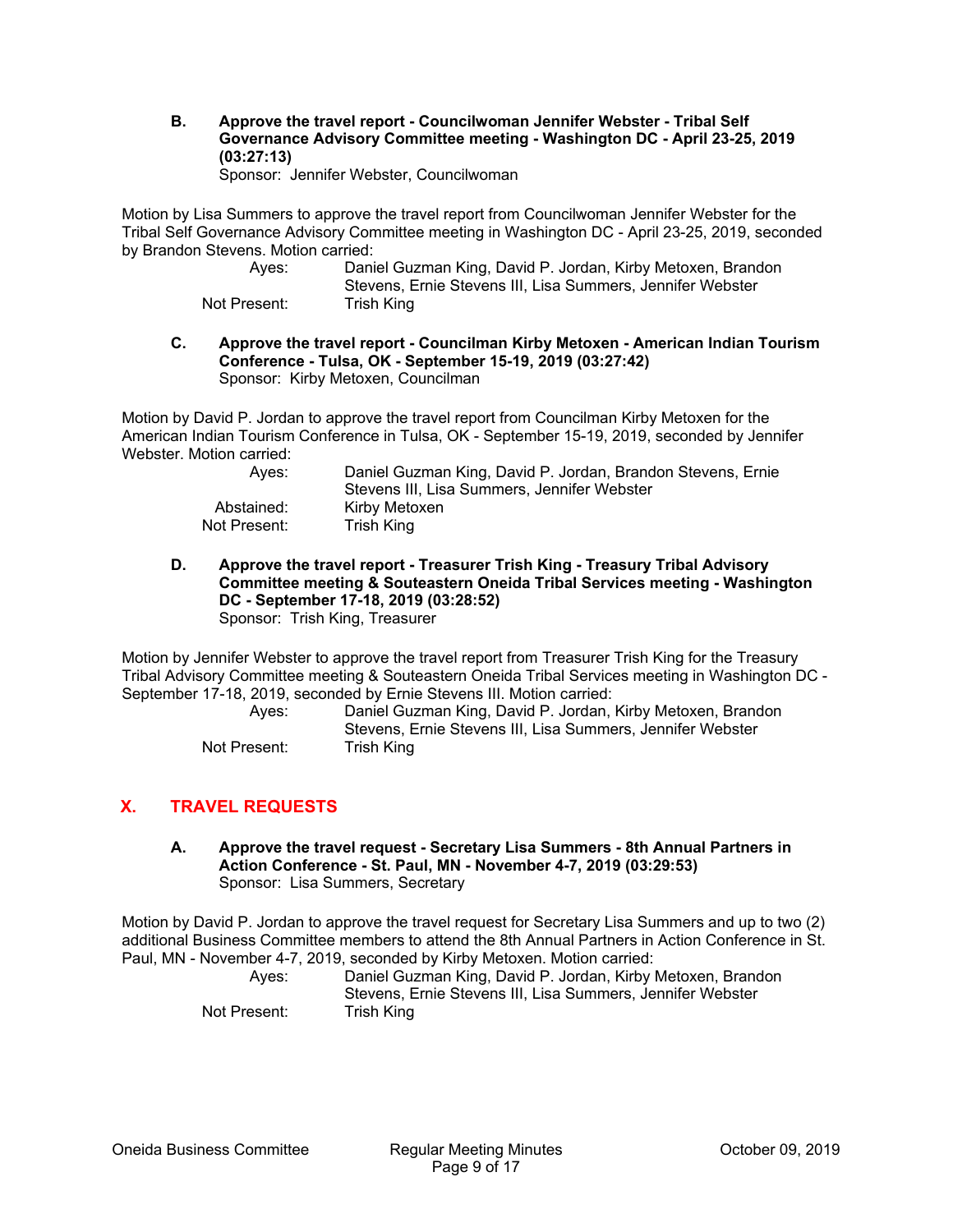**B. Approve the travel request - Secretary Lisa Summers - 2019 Midwest Alliance of Sovereign Tribes Fall Meeting - Carlton, MN - November 7-8, 2019 (03:32:14)**  Sponsor: Lisa Summers, Secretary

Motion by Jennifer Webster to approve the travel request for Secretary Lisa Summers and up to two (2) additional Business Committee members to attend the 2019 Midwest Alliance of Sovereign Tribes Fall Meeting in Carlton, MN - November 7-8, 2019, seconded by Kirby Metoxen. Motion carried:

| Aves:        | Daniel Guzman King, David P. Jordan, Kirby Metoxen, Brandon |
|--------------|-------------------------------------------------------------|
|              | Stevens, Ernie Stevens III, Lisa Summers, Jennifer Webster  |
| Not Present: | Trish King                                                  |

**C. Enter the e-poll results into the record regarding the approve travel request - Chairman Tehassi Hill and Vice-Chairman Brandon Stevens - Democratic Presidential Primary Debate - Westerville, OH - October 15-16, 2019 (03:33:05)**  Sponsor: Lisa Summers, Secretary

Motion by David P. Jordan to enter the e-poll results into the record regarding the approve travel request for Chairman Tehassi Hill and Vice-Chairman Brandon Stevens to attend the Democratic Presidential Primary Debate in Westerville, OH - October 15-16, 2019, seconded by Kirby Metoxen. Motion carried:

| Aves:        | Daniel Guzman King, David P. Jordan, Kirby Metoxen, Ernie Stevens<br>III, Lisa Summers, Jennifer Webster |
|--------------|----------------------------------------------------------------------------------------------------------|
| Abstained:   | <b>Brandon Stevens</b>                                                                                   |
| Not Present: | Trish King                                                                                               |

**D. Enter the e-poll results into the record regarding the approved travel request - Secretary Lisa Summers - TribalNet Conference and Tradeshow - Nashville, TN - November 10-15, 2019 (03:33:39)**  Sponsor: Lisa Summers, Secretary

Motion by David P. Jordan to enter the e-poll results into the record regarding the approved travel request for Secretary Lisa Summers to attend the TribalNet Conference and Tradeshow in Nashville, TN - November 10-15, 2019, seconded by Jennifer Webster. Motion carried:

 Ayes: Daniel Guzman King, David P. Jordan, Kirby Metoxen, Brandon Stevens, Ernie Stevens III, Lisa Summers, Jennifer Webster Not Present: Trish King

# **XI. NEW BUSINESS**

**A. Approve the attorney contract - Oneida Gaming Commission legal counsel - file # 2019-1082 (03:34:49)** 

Sponsor: Mark A. Powless, Chair/Oneida Gaming Commission

Motion by Brandon Stevens to approve the attorney contract for the Oneida Gaming Commission legal counsel - file # 2019-1082, seconded by David P. Jordan. Motion carried:

| Aves:        | Daniel Guzman King, David P. Jordan, Kirby Metoxen, Brandon |
|--------------|-------------------------------------------------------------|
|              | Stevens, Ernie Stevens III, Lisa Summers, Jennifer Webster  |
| Not Present: | Trish King                                                  |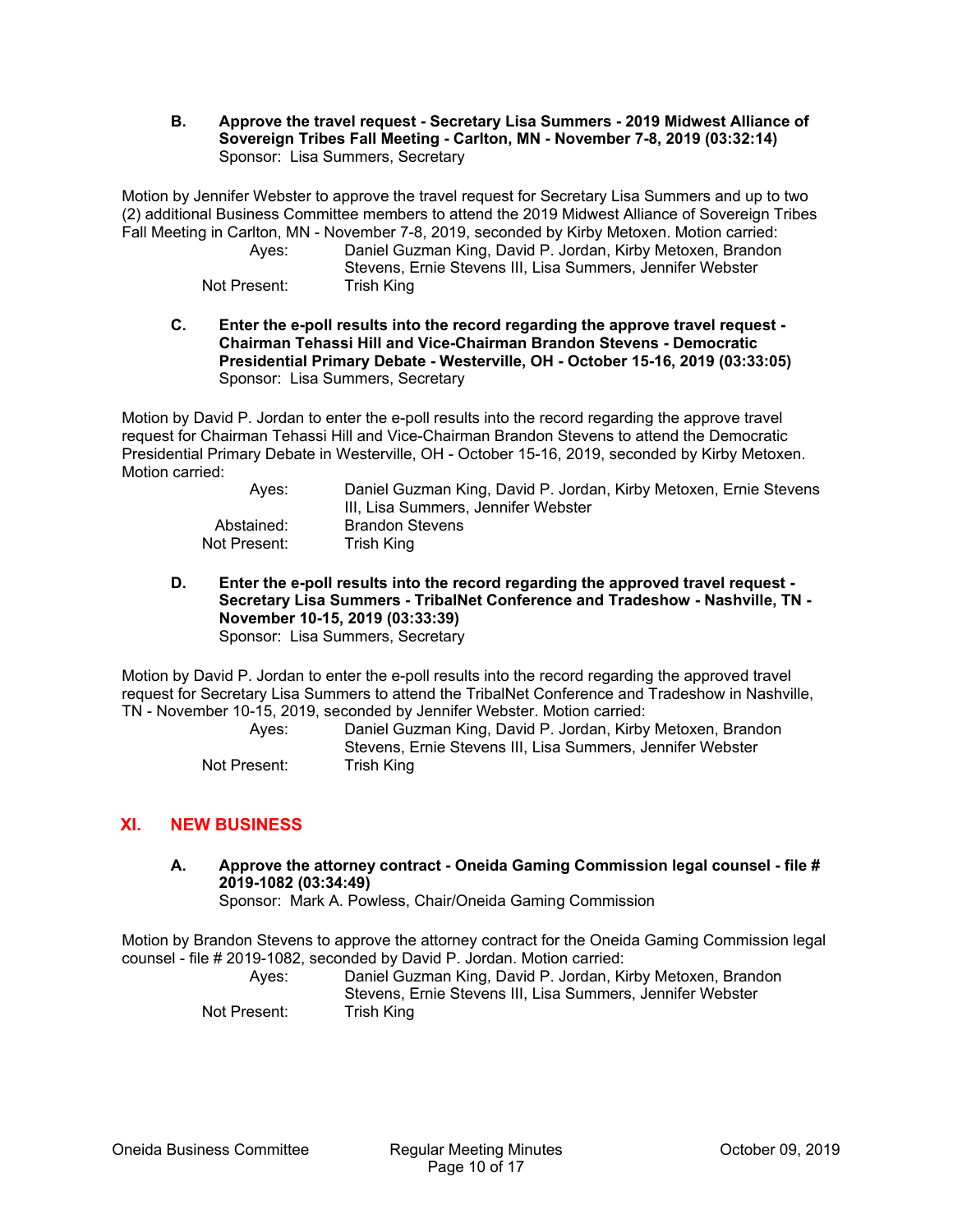**B. Approve an exception to resolution # BC-12-27-16-A and hold both the regular and executive discussion meetings on Wednesday, October 23, 2019, at 8:30 a.m. (03:36:05)**  Sponsor: Tehassi Hill, Chairman

Motion by David P. Jordan to approve an exception to resolution # BC-12-27-16-A and hold both the regular and executive discussion meetings on Wednesday, October 23, 2019, at 8:30 a.m., seconded by Jennifer Webster. Motion carried:

| Aves:        | Daniel Guzman King, David P. Jordan, Kirby Metoxen, Brandon |
|--------------|-------------------------------------------------------------|
|              | Stevens, Ernie Stevens III, Lisa Summers, Jennifer Webster  |
| Not Present: | Trish King                                                  |

**C. Re-post one (1) vacancy - Oneida Environmental Resource Board (03:37:26)**  Sponsor: Lisa Summers, Secretary

Motion by David P. Jordan to re-post one (1) vacancy for the Oneida Environmental Resource Board, seconded by Lisa Summers. Motion carried:

| Aves:        | Daniel Guzman King, David P. Jordan, Kirby Metoxen, Brandon<br>Stevens. Ernie Stevens III. Lisa Summers. Jennifer Webster |
|--------------|---------------------------------------------------------------------------------------------------------------------------|
| Not Present: | Trish King                                                                                                                |

## **XII. GENERAL TRIBAL COUNCIL**

**A. Select the tentative date and time for the special General Tribal Council meeting regarding Sustain Oneida (03:37:53)**  Sponsor: Lisa Summers, Secretary

Motion by Lisa Summers to set the March 16, 2020, tentative special General Tribal Council meeting for Sustain Oneida and to also reserve March 30, 2020, as the back-up date, seconded by Kirby Metoxen. Motion carried:

> Ayes: Daniel Guzman King, David P. Jordan, Kirby Metoxen, Brandon Stevens, Ernie Stevens III, Lisa Summers, Jennifer Webster Not Present: Trish King

**B. Approve notice and materials for the December 2, 2019, tentatively scheduled reconvened semi-annual GTC meeting (03:49:07)**  Sponsor: Lisa Summers, Secretary

Motion by Lisa Summers to approve notice and materials for the December 2, 2019, tentatively scheduled reconvened semi-annual GTC meeting, seconded by Jennifer Webster. Motion carried: Ayes: Daniel Guzman King, David P. Jordan, Kirby Metoxen, Brandon

Not Present: Trish King

Stevens, Ernie Stevens III, Lisa Summers, Jennifer Webster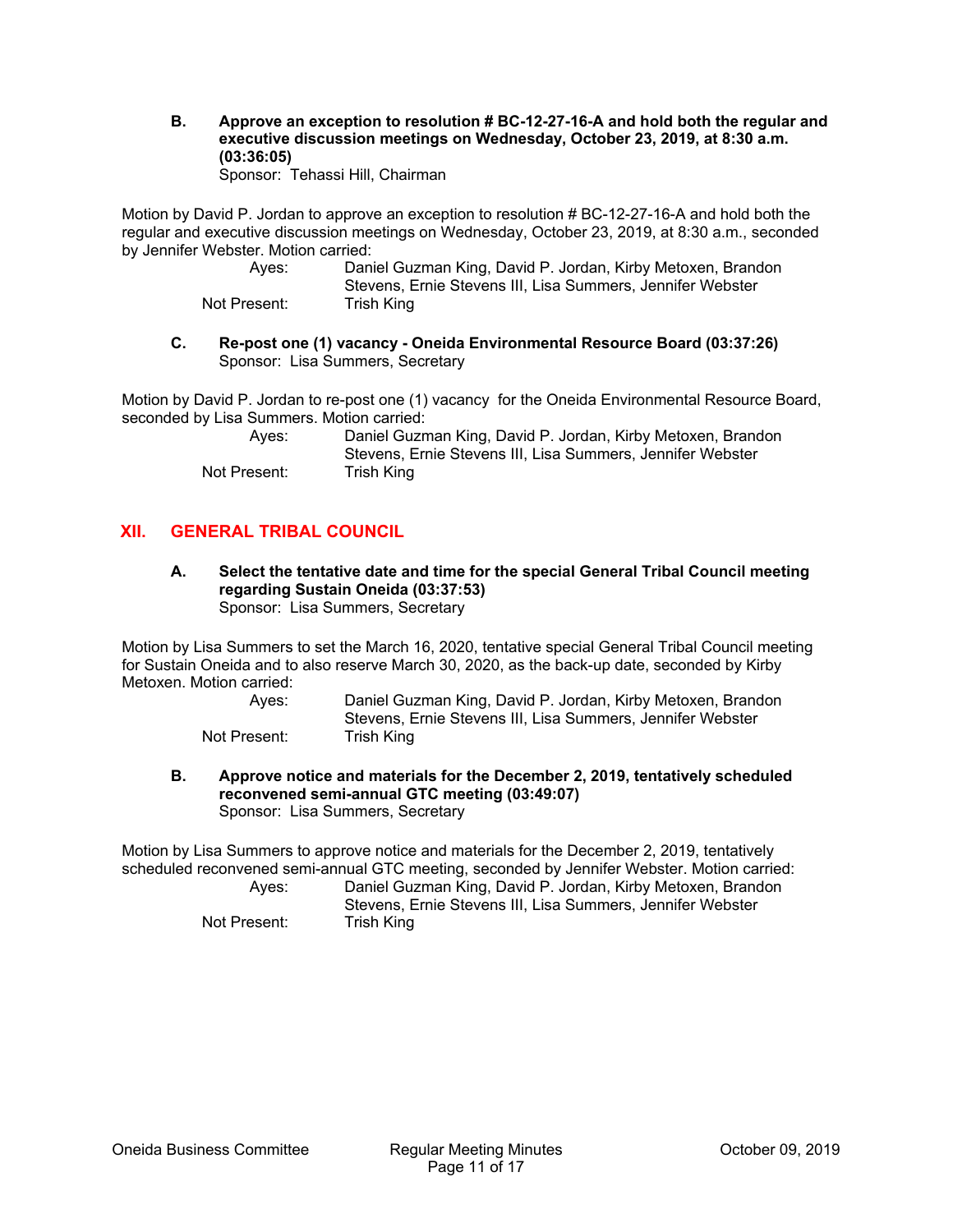## **XIII. EXECUTIVE SESSION**

#### **A. REPORTS**

# **1. Accept the Chief Counsel report (03:51:51)**

Sponsor: Jo Anne House, Chief Counsel

Motion by Lisa Summers to accept the Chief Counsel report dated October 8, 2019, seconded by Brandon Stevens. Motion carried:

> Ayes: Daniel Guzman King, David P. Jordan, Kirby Metoxen, Brandon Stevens, Ernie Stevens III, Lisa Summers, Jennifer Webster Not Present: Trish King

**2. Accept the Intergovernmental Affairs Director special report (03:52:12)**  Sponsor: Melinda J. Danforth, Director/Intergovernmental Affairs

Motion by Kirby Metoxen to accept the Intergovernmental Affairs Director special report dated October 8, 2019, seconded by Jennifer Webster. Motion carried:

| Aves:        | Daniel Guzman King, David P. Jordan, Kirby Metoxen, Brandon |
|--------------|-------------------------------------------------------------|
|              | Stevens, Ernie Stevens III, Lisa Summers, Jennifer Webster  |
| Not Present: | Trish King                                                  |

#### **B. AUDIT COMMITTEE**

**1. Accept the August 22, 2019, regular Audit Committee meeting minutes (03:52:34)** 

Sponsor: David P. Jordan, Councilman

Motion by Lisa Summers to accept the August 22, 2019, regular Audit Committee meeting minutes, seconded by Jennifer Webster. Motion carried:

- Ayes: Daniel Guzman King, David P. Jordan, Kirby Metoxen, Brandon Stevens, Ernie Stevens III, Lisa Summers, Jennifer Webster Not Present: Trish King
- - **2. Accept the Craps Rules of Play compliance audit and lift the confidentiality requirement (03:52:53)**  Sponsor: David P. Jordan, Councilman

Motion by Jennifer Webster to accept the Craps Rules of Play compliance audit and lift the confidentiality requirement, seconded by Lisa Summers. Motion carried:

 Ayes: Daniel Guzman King, David P. Jordan, Kirby Metoxen, Brandon Stevens, Ernie Stevens III, Lisa Summers, Jennifer Webster Not Present: Trish King

Oneida Business Committee Regular Meeting Minutes October 09, 2019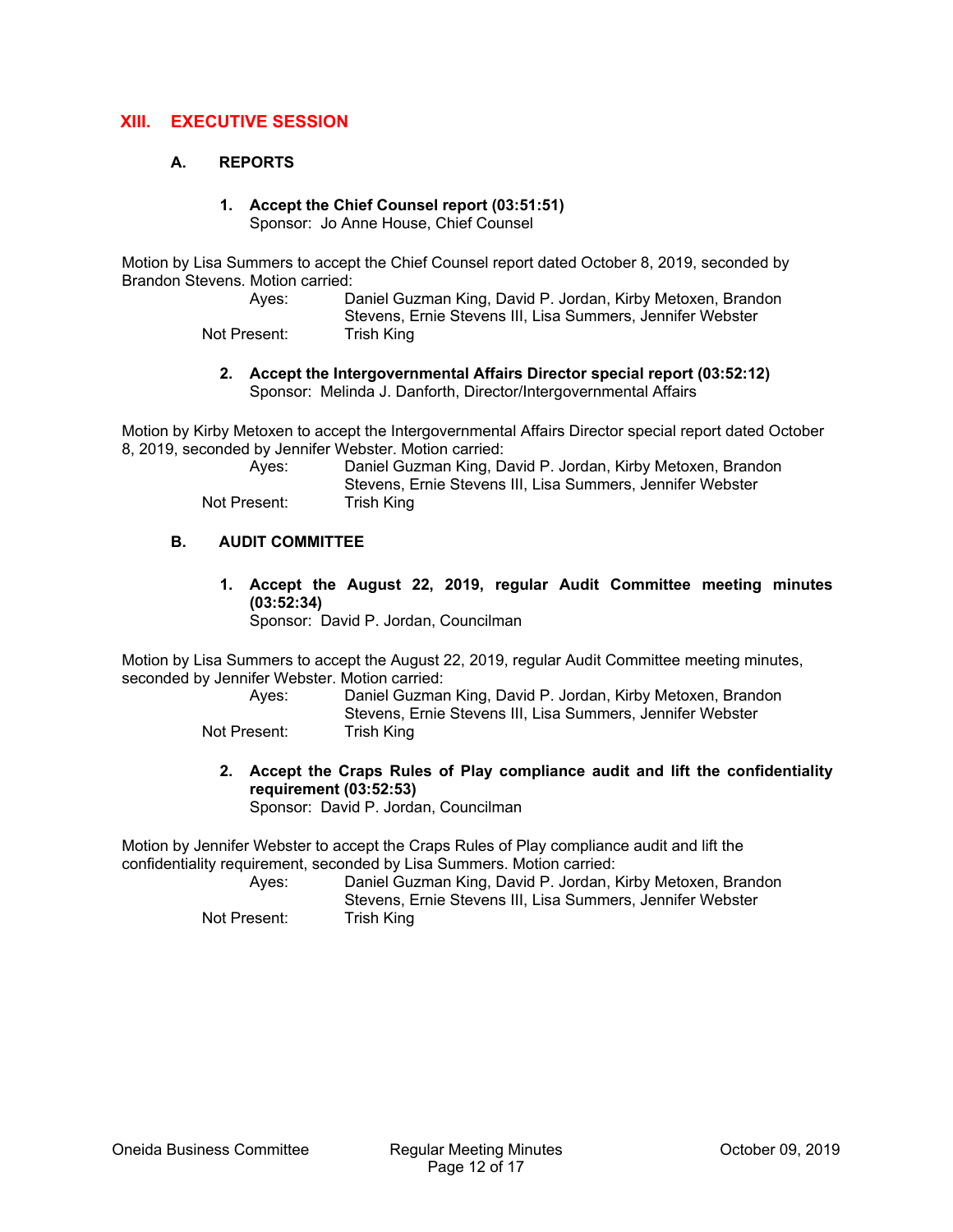**3. Accept the Table Games compliance audit and lift the confidentiality requirement (03:53:13)**  Sponsor: David P. Jordan, Councilman

Motion by Kirby Metoxen to accept the Table Games compliance audit and lift the confidentiality requirement, seconded by Lisa Summers. Motion carried:

| Aves:        | Daniel Guzman King, David P. Jordan, Kirby Metoxen, Brandon |
|--------------|-------------------------------------------------------------|
|              | Stevens. Ernie Stevens III. Lisa Summers. Jennifer Webster  |
| Not Present: | Trish King                                                  |

**4. Accept the Intergovernmental Affairs/Communications performance assurance audit and lift the confidentiality requirement (03:53:29)**  Sponsor: Lisa Summers, Secretary

Motion by David P. Jordan to accept the Intergovernmental Affairs/Communications performance assurance audit and lift the confidentiality requirement, seconded by Kirby Metoxen. Motion carried: Ayes: Daniel Guzman King, David P. Jordan, Kirby Metoxen, Brandon

Stevens, Ernie Stevens III, Lisa Summers, Jennifer Webster Not Present: Trish King

**5. Accept the Internal Services Division-Administration performance assurance audit and lift the confidentiality requirement (03:53:52)**  Sponsor: David P. Jordan, Councilman

Motion by David P. Jordan to accept the Internal Services Division-Administration performance assurance audit and lift the confidentality requirement, seconded by Lisa Summers. Motion carried: Ayes: Daniel Guzman King, David P. Jordan, Kirby Metoxen, Brandon Stevens, Ernie Stevens III, Lisa Summers, Jennifer Webster Not Present: Trish King

> **6. Accept the Oneida Community Library perfomance assurance audit and lift the confidentiality requirement (03:54:12)**

Sponsor: David P. Jordan, Councilman

Motion by David P. Jordan to accept the Oneida Community Library perfomance assurance audit and lift the condfidentiality requirement, seconded by Kirby Metoxen. Motion carried:

| Aves:        | Daniel Guzman King, David P. Jordan, Kirby Metoxen, Brandon |
|--------------|-------------------------------------------------------------|
|              | Stevens. Ernie Stevens III. Lisa Summers. Jennifer Webster  |
| Not Present: | Trish King                                                  |

**7. Accept the Oneida Engineering Science & Construction Group LLC performance assurance audit and lift the confidentiality requirement (03:54:32)**  Sponsor: David P. Jordan, Councilman

Motion by Kirby Metoxen to accept the Oneida Engineering Science & Construction Group LLC performance assurance audit and lift the confidentiality requirement, seconded by Lisa Summers. Motion carried:

| Aves:        | Daniel Guzman King, David P. Jordan, Kirby Metoxen, Brandon |
|--------------|-------------------------------------------------------------|
|              | Stevens. Ernie Stevens III. Lisa Summers. Jennifer Webster  |
| Not Present: | Trish King                                                  |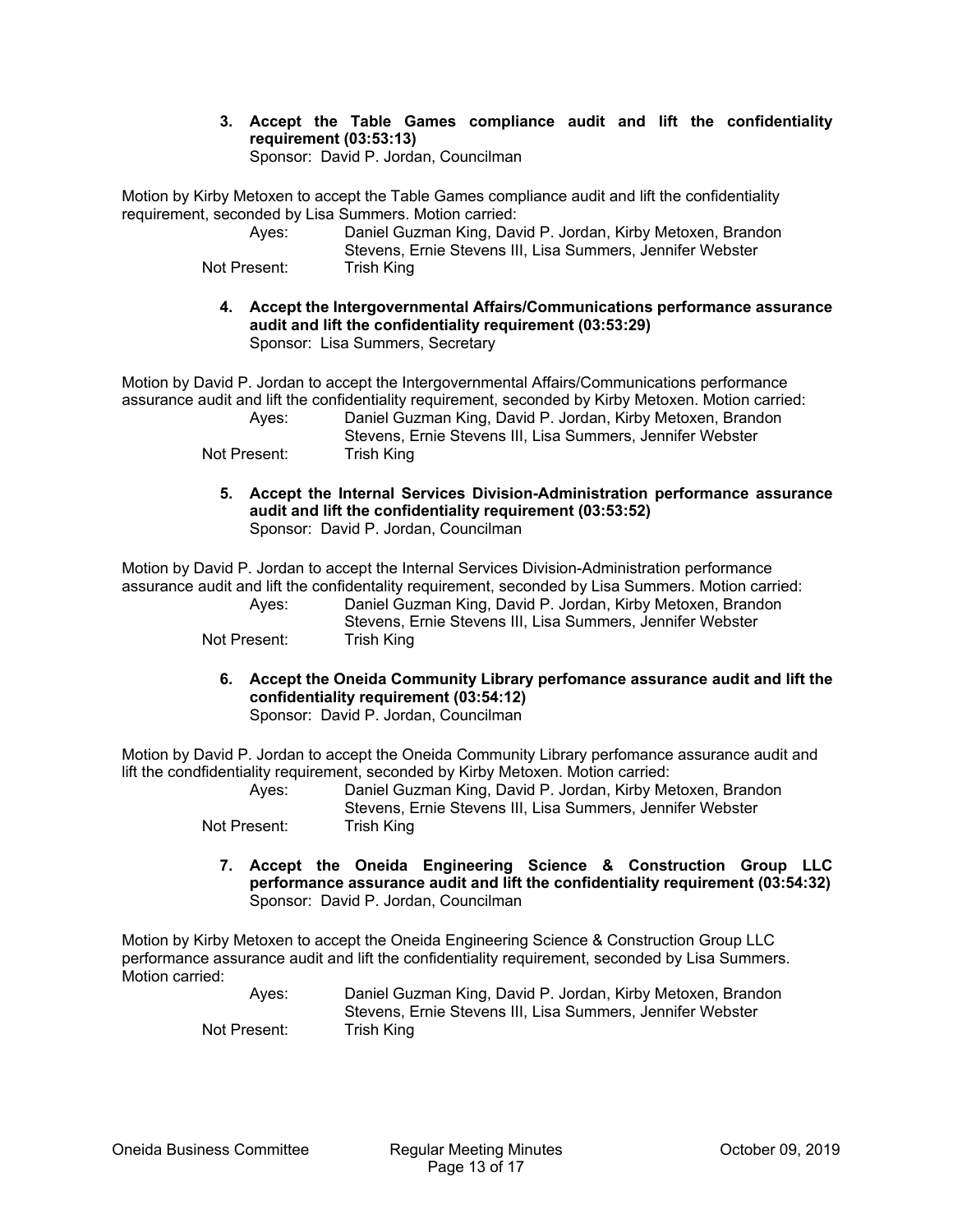**8. Accept the Oneida Family Fitness performance assurance audit and lift the confidentiality requirement (03:54:54)**  Sponsor: David P. Jordan, Councilman

Motion by Lisa Summers to accept the Oneida Family Fitness performance assurance audit and lift the confidentiality requirement, seconded by David P. Jordan. Motion carried:

| Aves:        | Daniel Guzman King, David P. Jordan, Kirby Metoxen, Brandon |
|--------------|-------------------------------------------------------------|
|              | Stevens. Ernie Stevens III. Lisa Summers. Jennifer Webster  |
| Not Present: | Trish King                                                  |

**9. Accept the Transit Department performance assurance audit and lift the confidentiality requirement (03:55:13)**  Sponsor: David P. Jordan, Councilman

Motion by Kirby Metoxen to accept the Transit Department performance assurance audit and lift the confidentiality requirement, seconded by Lisa Summers. Motion carried:

 Ayes: Daniel Guzman King, David P. Jordan, Kirby Metoxen, Brandon Stevens, Ernie Stevens III, Lisa Summers, Jennifer Webster Not Present: Trish King

**C. NEW BUSINESS** 

**1. Approve the attorney contract - Oneida Law Office staff attorney - file # 2019- 1119 (03:55:29)** 

Sponsor: Jo Anne House, Chief Counsel

Motion by Brandon Stevens to approve the attorney contract for the Oneida Law Office staff attorney file # 2019-1119, seconded by Lisa Summers. Motion carried:

| Aves:        | Daniel Guzman King, David P. Jordan, Kirby Metoxen, Brandon |
|--------------|-------------------------------------------------------------|
|              | Stevens, Ernie Stevens III, Lisa Summers, Jennifer Webster  |
| Not Present: | Trish King                                                  |

- Not Pr
	- **2. Consider resolution entitled Approval of Use of Economic Development, Diversification and Community Development Fund for ED19-018 Wingate Renovation – Loan Request (03:55:55)**

Sponsor: Debbie Thundercloud, General Manager

Motion by Ernie Stevens III to accept the recommendation in the memorandum dated September 13, 2019, and deny the of use of Economic Development, Diversification and Community Development Fund for ED19-018 Wingate Renovation – Loan Request, seconded by Brandon Stevens. Motion carried:

 Ayes: Daniel Guzman King, David P. Jordan, Kirby Metoxen, Brandon Stevens, Ernie Stevens III, Lisa Summers, Jennifer Webster Not Present: Trish King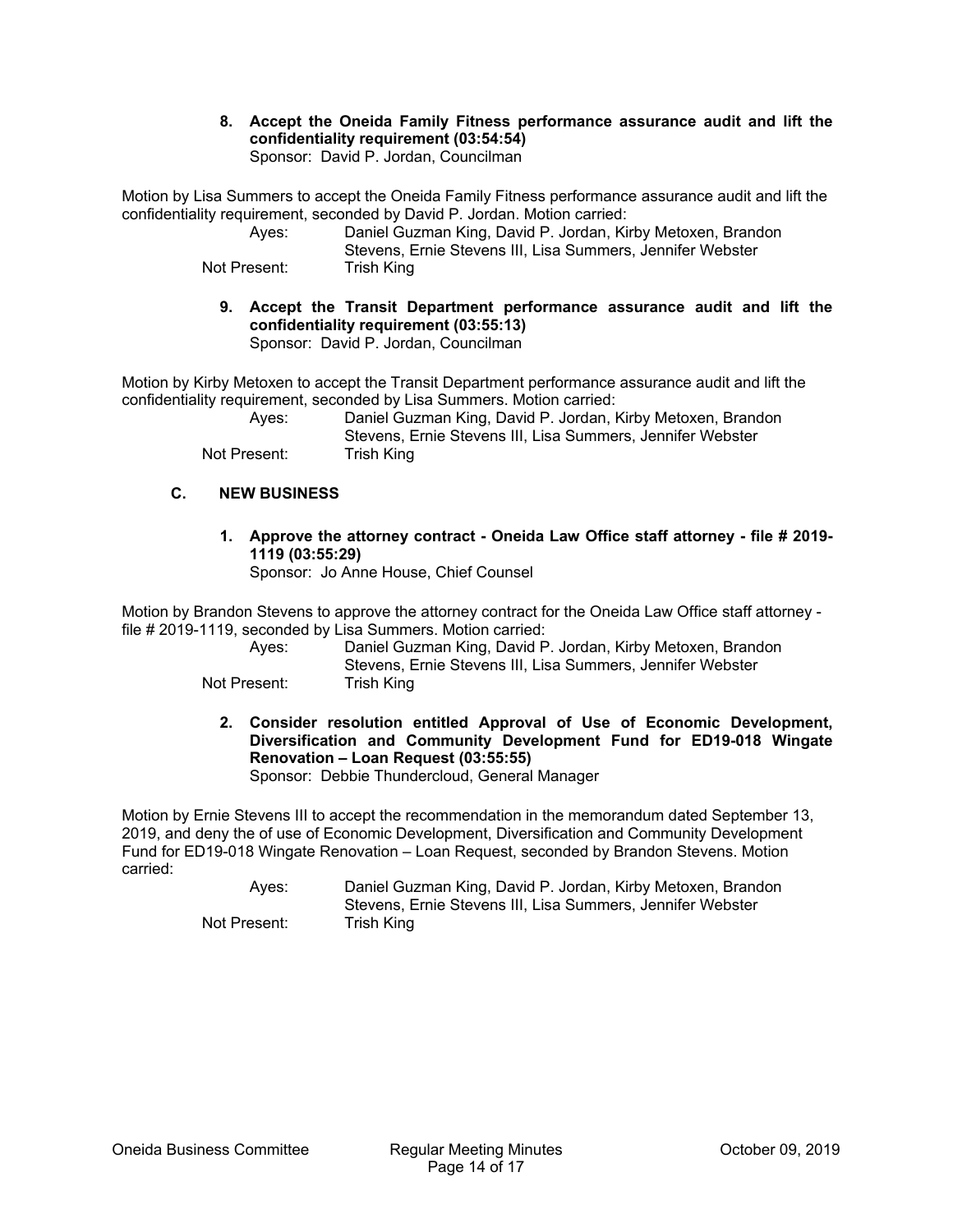**3. Consider resolution entitled Approval of Use of Economic Development, Diversification and Community Development Fund for ED19-020 Retail – Business & Marketing Plan (03:56:31)** 

Sponsor: Debbie Thundercloud, General Manager

Motion by Lisa Summers to defer this item to the October 23, 2019, regular Business Committee meeting and direct the Retail Profits Area Manager to provide a follow-up presentation on future projects from Retail, seconded by Daniel Guzman King. Motion carried:

 Ayes: Daniel Guzman King, David P. Jordan, Kirby Metoxen, Brandon Stevens, Ernie Stevens III, Lisa Summers, Jennifer Webster Not Present: Trish King

**4. Review applications for three (3) vacancies - Oneida Election Board (03:57:00)**  Sponsor: Lisa Summers, Secretary

Motion by Kirby Metoxen to accept the discussion regarding the Oneida Election Board vacancies as information, seconded by Jennifer Webster. Motion carried:

| Aves:        | Daniel Guzman King, David P. Jordan, Kirby Metoxen, Brandon<br>Stevens, Lisa Summers, Jennifer Webster |
|--------------|--------------------------------------------------------------------------------------------------------|
| Abstained:   | Ernie Stevens III                                                                                      |
| Not Present: | Trish King                                                                                             |

**5. Review applications for two (2) vacancies - Oneida Pow-wow Committee (03:57:20)** 

Sponsor: Lisa Summers, Secretary

Motion by Jennifer Webster to accept the discussion regarding the Oneida Pow-wow Committee vacancies as information, seconded by Kirby Metoxen. Motion carried:

| Aves:        | Daniel Guzman King, David P. Jordan, Kirby Metoxen, Brandon<br>Stevens, Lisa Summers, Jennifer Webster |
|--------------|--------------------------------------------------------------------------------------------------------|
| Abstained:   | Ernie Stevens III                                                                                      |
| Not Present: | Trish King                                                                                             |

**6. Review applications for one (1) vacancy - Oneida Personnel Commission (03:57:45)** 

Sponsor: Lisa Summers, Secretary

Motion by David P. Jordan to accept the discussion regarding the Oneida Personnel Commission vacancies as information, seconded by Kirby Metoxen. Motion carried:

| Aves:        | Daniel Guzman King, David P. Jordan, Kirby Metoxen, Brandon<br>Stevens, Lisa Summers, Jennifer Webster |
|--------------|--------------------------------------------------------------------------------------------------------|
| Abstained:   | Ernie Stevens III                                                                                      |
| Not Present: | Trish King                                                                                             |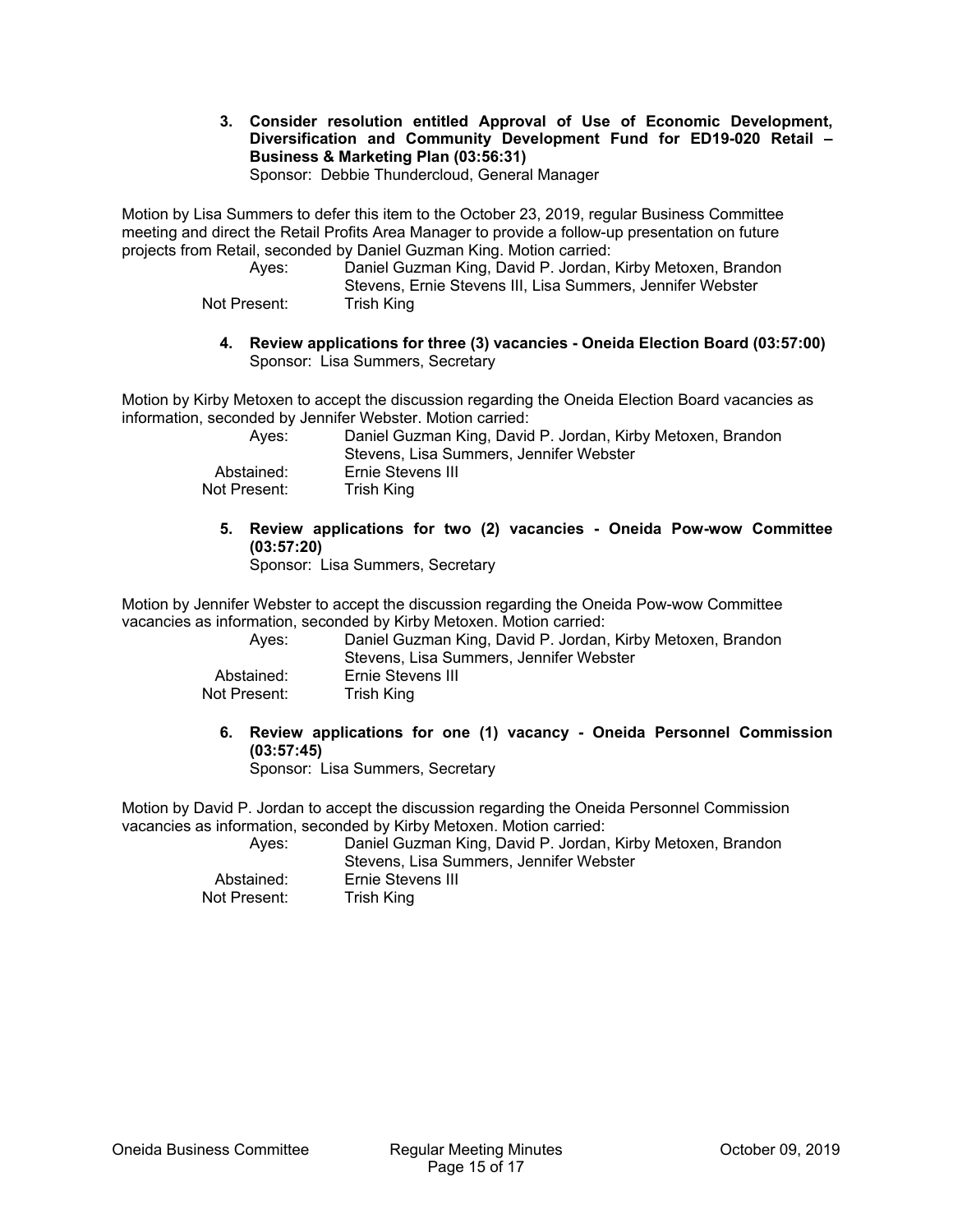#### **7. Review applications for five (5) Pro Tem vacancies - Oneida Personnel Commission (03:58:09)**  Sponsor: Lisa Summers, Secretary

Motion by David P. Jordan to accept the discussion regarding the Oneida Personnel Commission Pro Tem vacancies as information, seconded by Kirby Metoxen. Motion carried:

| Aves:        | Daniel Guzman King, David P. Jordan, Kirby Metoxen, Brandon<br>Stevens, Lisa Summers, Jennifer Webster |
|--------------|--------------------------------------------------------------------------------------------------------|
| Abstained:   | Ernie Stevens III                                                                                      |
| Not Present: | Trish King                                                                                             |

## **8. Review charges related to Business Committee Corporate Credit Card SOP § 3.5 (03:58:33)**

Sponsor: Lisa Summers, Secretary

Motion by Lisa Summers to accept the discussion as information and forward a review of the Business Committee Corporate Credit Card SOP to the October 15, 2019, Business Committee work session, seconded by David P. Jordan. Motion carried:

| Aves:        | Daniel Guzman King, David P. Jordan, Kirby Metoxen, Brandon |
|--------------|-------------------------------------------------------------|
|              | Stevens, Lisa Summers, Jennifer Webster                     |
| Abstained:   | Ernie Stevens III                                           |
| Not Present: | Trish King                                                  |

Motion by Jennifer Webster that due to the credit card issues Business Committee members are unable to travel until their past travel has been reconciled, seconded by Lisa Summers. Motion carried:

 Ayes: Daniel Guzman King, David P. Jordan, Kirby Metoxen, Brandon Stevens, Ernie Stevens III, Lisa Summers, Jennifer Webster Not Present: Trish King

**9. Discuss Employee Health Plan Rollout (03:59:41)**  Sponsor: Trish King, Treasurer

Motion by Kirby Metoxen to accept the discussion regarding the Employee Health Plan Rollout as information, seconded by Jennifer Webster. Motion carried:

| Aves:        | Daniel Guzman King, David P. Jordan, Kirby Metoxen, Brandon<br>Stevens, Lisa Summers, Jennifer Webster |
|--------------|--------------------------------------------------------------------------------------------------------|
| Abstained:   | Ernie Stevens III                                                                                      |
| Not Present: | Trish King                                                                                             |

#### **10. Discussion with BC-DR09 (04:00:01)**  Sponsor: OBC Officers

Motion by Lisa Summers to accept the discussion as information and direct the Human Resource Area Manager to work with the General Manager and bring back a plan for moving forward to the November 13, 2019, regular Business Committee meeting agenda, seconded by David P. Jordan. Motion carried:

 Ayes: Daniel Guzman King, David P. Jordan, Kirby Metoxen, Brandon Stevens, Lisa Summers, Jennifer Webster Abstained: Ernie Stevens III Not Present: Trish King